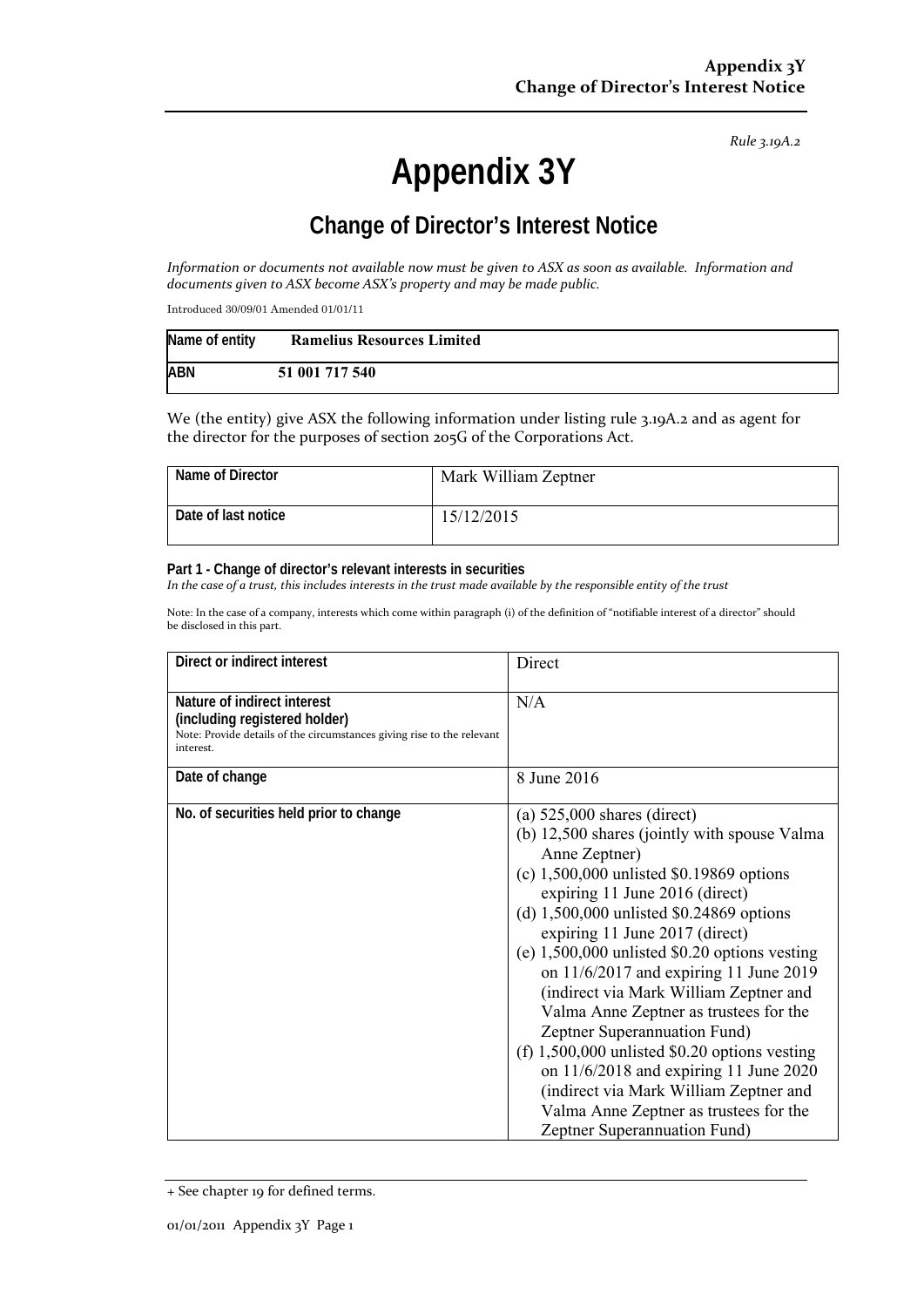| Class                                                                                                                                                                      | (a) - (b) Ordinary fully paid shares<br>$(c)$ - (f) Unlisted options                                                                                                                                                                                                                                                                                                                                                                                                                                                                                                                                                                                                                           |
|----------------------------------------------------------------------------------------------------------------------------------------------------------------------------|------------------------------------------------------------------------------------------------------------------------------------------------------------------------------------------------------------------------------------------------------------------------------------------------------------------------------------------------------------------------------------------------------------------------------------------------------------------------------------------------------------------------------------------------------------------------------------------------------------------------------------------------------------------------------------------------|
| Number acquired                                                                                                                                                            | 1,500,000 Ordinary fully paid shares (direct)                                                                                                                                                                                                                                                                                                                                                                                                                                                                                                                                                                                                                                                  |
| Number disposed                                                                                                                                                            | N/A                                                                                                                                                                                                                                                                                                                                                                                                                                                                                                                                                                                                                                                                                            |
| <b>Value/Consideration</b><br>Note: If consideration is non-cash, provide details and estimated<br>valuation                                                               | \$0.19869 per share                                                                                                                                                                                                                                                                                                                                                                                                                                                                                                                                                                                                                                                                            |
| No. of securities held after change                                                                                                                                        | (a) $2,025,000$ shares (direct)<br>(b) 12,500 shares (jointly with spouse Valma<br>Anne Zeptner)<br>(c) Nil unlisted \$0.19869 options expiring 11<br>June 2016 (direct)<br>(d) $1,500,000$ unlisted \$0.24869 options<br>expiring 11 June 2017 (direct)<br>(e) $1,500,000$ unlisted \$0.20 options vesting<br>on $11/6/2017$ and expiring 11 June 2019<br>(indirect via Mark William Zeptner and<br>Valma Anne Zeptner as trustees for the<br>Zeptner Superannuation Fund)<br>(f) $1,500,000$ unlisted \$0.20 options vesting<br>on $11/6/2018$ and expiring 11 June 2020<br>(indirect via Mark William Zeptner and<br>Valma Anne Zeptner as trustees for the<br>Zeptner Superannuation Fund) |
| Nature of change<br>Example: on-market trade, off-market trade, exercise of options,<br>issue of securities under dividend reinvestment plan, participation in<br>buy-back | Shares issued on exercise of unlisted options                                                                                                                                                                                                                                                                                                                                                                                                                                                                                                                                                                                                                                                  |

### **Part 2 – Change of director's interests in contracts - N/A -**

Note: In the case of a company, interests which come within paragraph (ii) of the definition of "notifiable interest of a director" should be disclosed in this part.

| Detail of contract                                                                              |  |
|-------------------------------------------------------------------------------------------------|--|
| Nature of interest                                                                              |  |
| Name of registered holder<br>(if issued securities)                                             |  |
| Date of change                                                                                  |  |
| No. and class of securities to which                                                            |  |
| interest related prior to change                                                                |  |
| Note: Details are only required for a contract in<br>relation to which the interest has changed |  |
| Interest acquired                                                                               |  |
|                                                                                                 |  |

<sup>+</sup> See chapter 19 for defined terms.